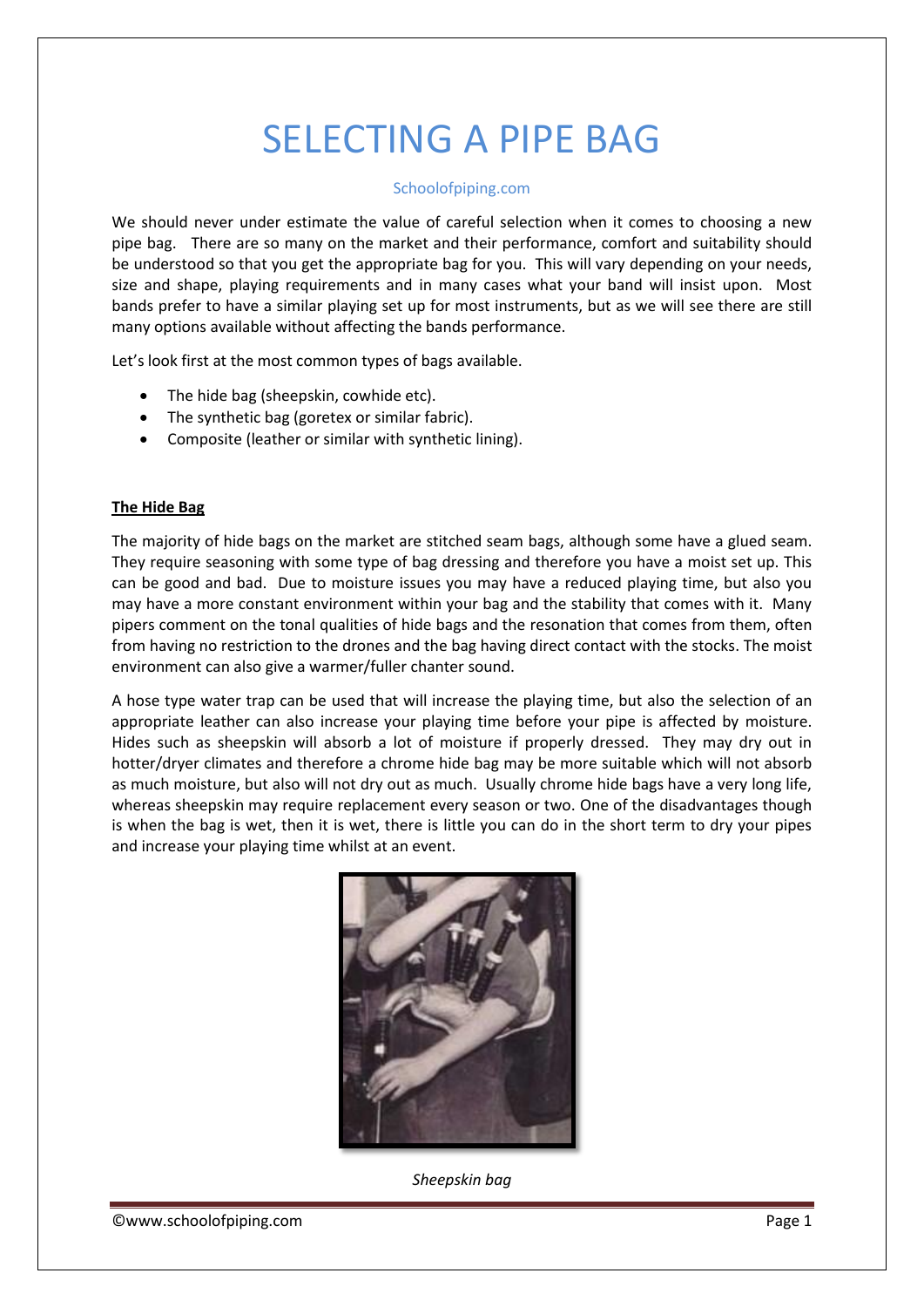Hide bags do tend to mould to your shape and can be very comfortable. The stitched seam gives the bags a more elliptical shape and often they are cut in such a way as to keep your forearm away from the bag and this increases playing comfort. An expert in tying bags in can get the angles right for drones and blow stick etc. to personalise the fitting of a bag making it very comfortable.

Care should be taken with what you put into the bag to dress it. Some products are little more than a sealant that can enhance moisture problems. Other products assist moisture to pass through the bag walls and these can be very beneficial.

# **Advantages**

- Comfort
- Tonal quality
- Tonal Stability (at least in the short term)
- Different hides have various advantages
- Good for clean cut outs

#### **Disadvantages**

- Needs to be tied in by someone with experience
- Can have a reduced playing time due to moisture control issues
- Requires dressing and regular maintenance and playing

#### **The Synthetic Bag**

A more recent development in piping is the synthetic bag. These can be excellent for people who do not play often or want a more maintenance free set up. When combined with an appropriate moisture control system they can greatly increase playing time. Some bags let quite a lot of moisture pass through the walls and this also can help lengthen playing times; however some bags despite the manufacturer's suggestions are almost impervious to moisture and are far from breathable as is often claimed. This does not necessarily cause problems but will require a moisture control system of some type to enhance playing times.



# *Synthetic Bag*

The bags are of varying size and shapes. Many will find that various brands are comfortable for them, but some are not. It is best to try them out. Some can be more "balloon shaped" and put pressure on your forearm whilst playing or increase the strain on your neck and shoulder.

©www.schoolofpiping.com Page 2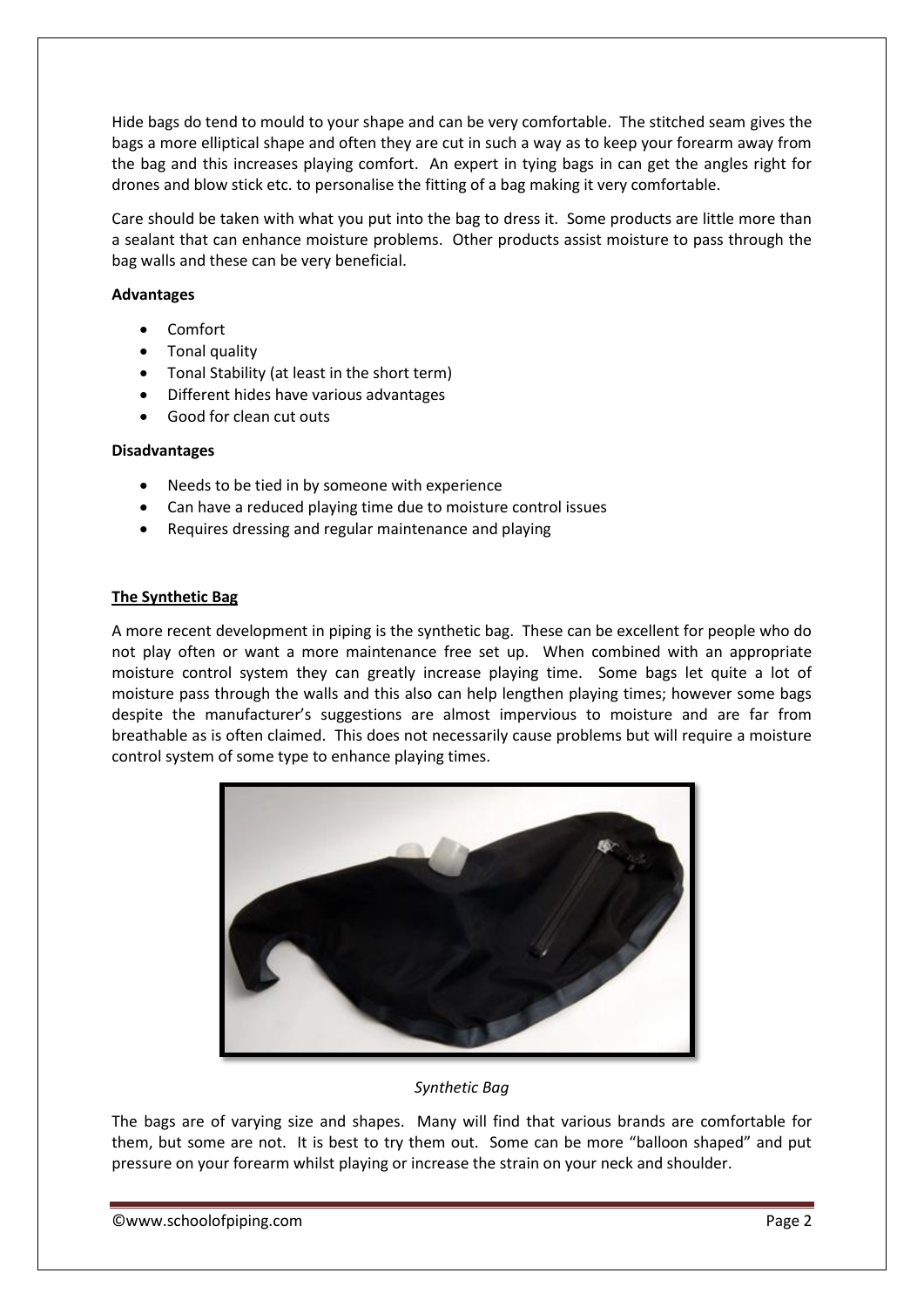The nature of many of the synthetic materials means that the pipes are not well insulated and often putting them down for a few minutes can affect the tuning significantly. They also by nature are a dryer system to start with and depending on your moisture control system your chanter can either stay quite dry or moisten very rapidly. This of course will change the balance, pitch and tone as you play. Any moisture control system that affects airflow will also affect your instruments tonal qualities. This can give you greater refinement possibilities, or lose harmonic depth depending on the set up you use and how you manage it.

Most bags have pre-fit grommets to fit stocks into the bag and so the ability to alter angles etc. by someone who is experienced at tying bags in can be reduced.

# **Advantages**

- No seasoning required and regular playing not essential
- Zip bags can be opened to insert a moisture control system
- Receptive to numerous moisture control options
- Increased drone refining options

#### **Disadvantages**

- Loss of chanter stability in some cases
- Increased moisture problems without an appropriate MCS
- Loss of drone harmonics with some MCS
- Some brands may not be comfortable to you and should be tried before purchase
- Little insulation during temperature changes
- Can be difficult to cut pipes out cleanly with some set ups

# **Composite Bags**

The most recent bags on the market are the composite bags. These have a leather or similar outer and a synthetic lining. In affect they are almost the same as synthetic bags, however give the feel of a leather bag instead of the light nature of the synthetic material. They also offer some insulation against temperature changes, particularly when you put your pipes down for a few minutes between playing sessions.



*Many composite bags tend not to be as much of a "balloon shape" as some of the lighter material synthetic bags on the market.*

©www.schoolofpiping.com Page 3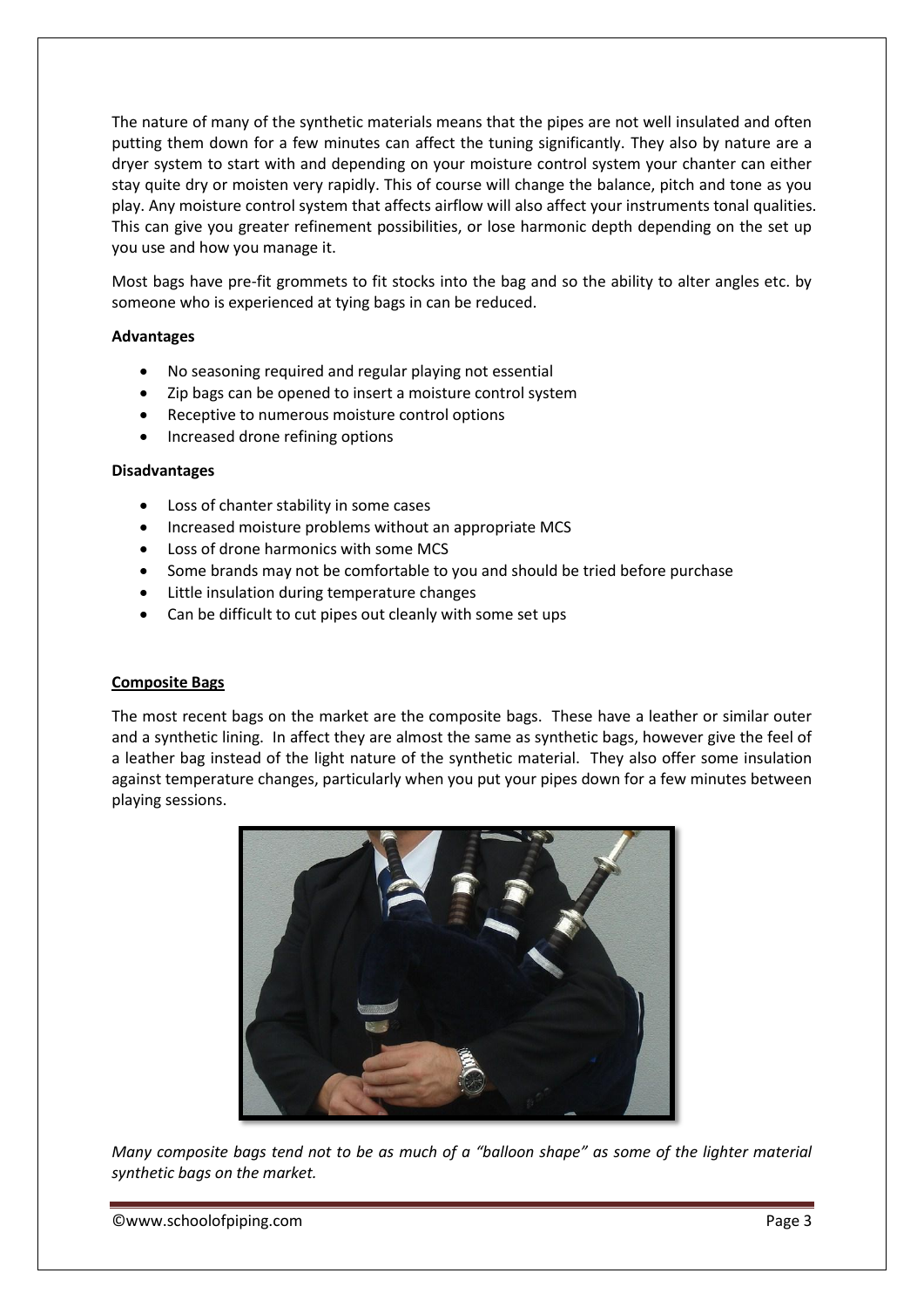Most times these bags will be a little more expensive than other synthetic bags and have many of the same advantages and disadvantages.

#### **Advantages**

- No seasoning required and regular playing not essential
- Zip bags can be opened to insert a moisture control system
- Receptive to numerous moisture control options
- Increased drone refining options
- Offer a little more temperature insulation that purely synthetic bags

#### **Disadvantages**

- Loss of chanter stability in some cases
- Increased moisture problems without an appropriate MCS
- Loss of drone harmonics with some MCS
- Some brands may not be comfortable to you and should be tried before purchase
- Can be difficult to cut pipes out cleanly with some set ups

#### **Selecting a Bag**

It is possible to alleviate or even eliminate some of your problems when selecting a bag. Decide what sort of moisture management you need depending on your playing requirements and also the importance to you of any tonal benefit of hide or sheepskin. Select an appropriate seasoning and leather type for your environment and personal moisture issues. Some people do blow more moisture into the bag during playing than others.

If you do not play regularly a hide bag will not be a good option.

Size is very important for comfort and articles on "making your bagpipe fit" can be found on the School of Piping website. I often recommend that pipers try someone else's bag for size and shape before making a purchase. There are no fixed rules on what size is best, so testing is essential to get the best comfort. An experienced tutor or vendor may be able to offer some good advice on sizing etc. but this is never an exact science.

Swan or goose necks are often a good idea as they can prevent any impediment to air flow to the chanter and often place the chanter on a more comfortable playing position.



*Swan neck sheepskin bag*